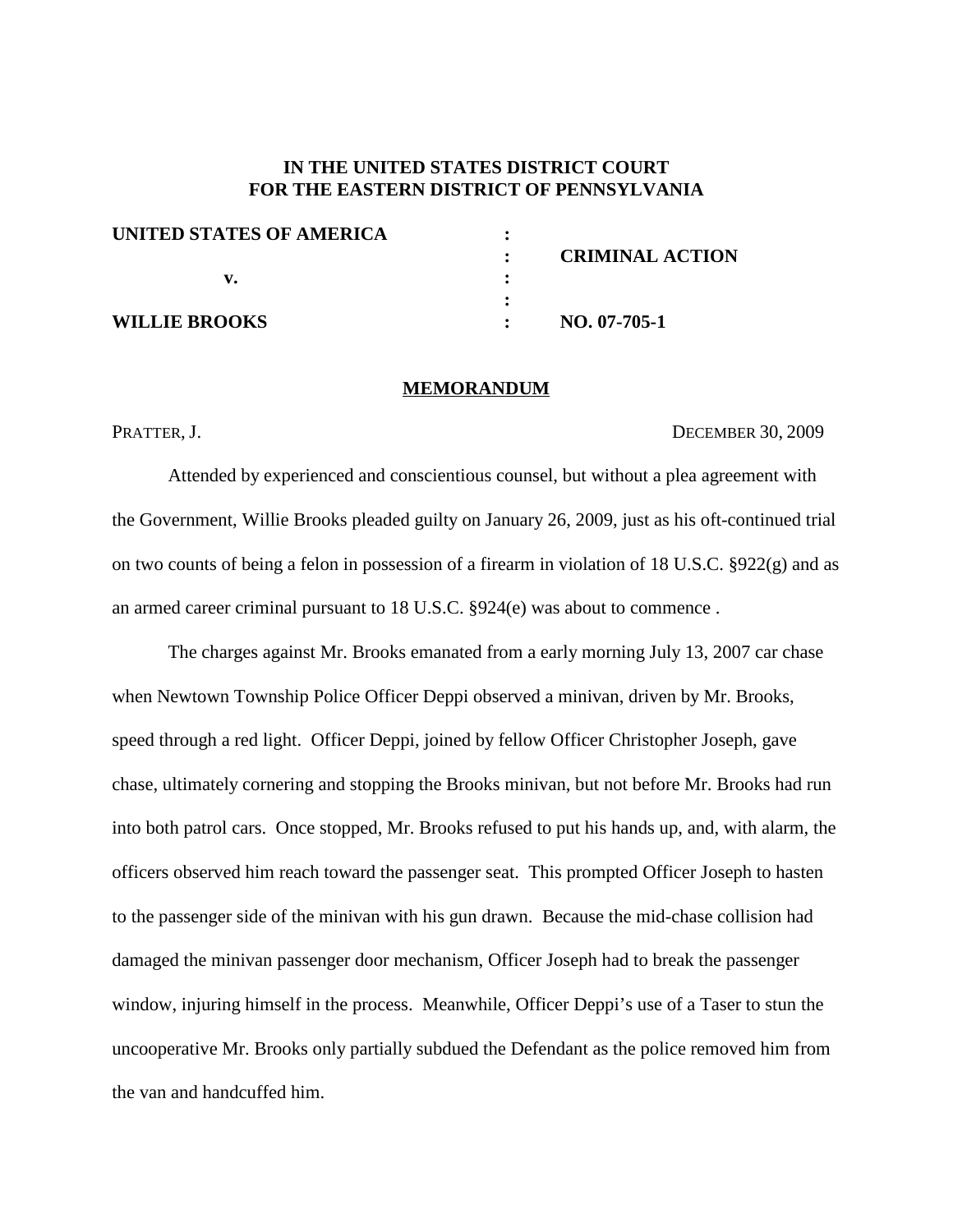During the ensuing search of Mr. Brooks's person, the police found a screwdriver, flashlight and gloves. The minivan, registered to Mr. Brooks, was towed while a search warrant for the vehicle was sought. During that process, the police simultaneously learned that Mr. Brooks was on county probation and had a lengthy criminal history of convictions for residential burglaries.

In the course of the search of the minivan pursuant to the issued warrant, detectives seized a black duffle bag in which they found a Smith & Wesson 9mm handgun registered to Mr. Brooks's live-in girlfriend. The gun was loaded with 15 rounds, including one in the chamber. The duffle bag also produced a Pennsylvania car registration plate that police ultimately determined was stolen, a camouflage mask, an orange character mask of "The Thing," a buck knife, binoculars, two pairs of gloves, another magazine containing 11 rounds for the handgun, a back pack and a collection of maps of Pennsylvania, Maryland and New Jersey. Elsewhere in the minivan, the police retrieved a wallet containing a driver's license and credit card all in the name of Willie Brooks, a vehicle registration also in his name, \$25 in U.S. currency, a fourth pair of gloves and a cell phone.

The Pennsylvania State Police Crime Lab later determined that the handgun was a ballistics match to bullets fired at police during a December 6, 2006 incident in Radnor Township. The Radnor event involved police response to a 3:30 a.m. 9-1-1 call concerning a prowler in a residential area. Fleeing, the prowler shot at police. Within an hour of the shooting Mr. Brooks had made a cellular phone call to his girlfriend from nearby Wynnewood, during which he made arguably incriminating statements. Mr. Brooks's girlfriend later pled guilty to being a straw purchaser of the gun for Mr. Brooks.

2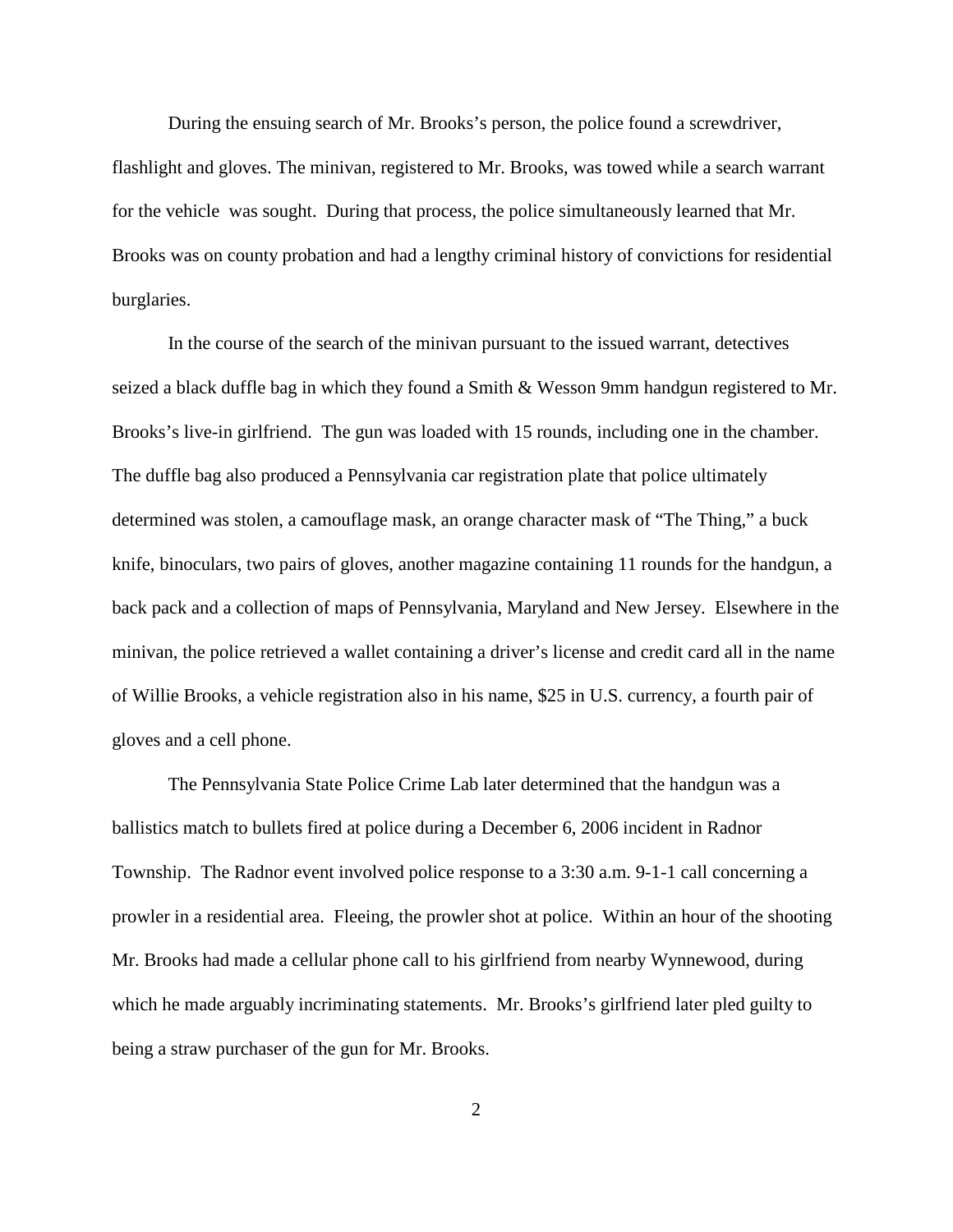Mr. Brooks was indicted for both the Newtown and Radnor incidents. The Federal Division of the Defenders Association of Philadelphia was appointed to represent Mr. Brooks. Kai Scott, Esq. entered her appearance on Mr. Brooks's behalf. In the course of her representation of Mr. Brooks, Ms. Scott filed and pursued a motion to suppress evidence seized during the searches described above. Ultimately, following an evidentiary hearing during which both counsel vigorously examined the witnesses and ably argued their respective positions, the suppression motion was denied. Trial was scheduled and rescheduled, finally for January 26, 2009.

Instead of selecting a jury, on January 26, 2009 Mr. Brooks, with Ms. Scott at his side, pled guilty in a 50 minute hearing. Among other matters, during the ensuing colloquy, Mr. Brooks, who has a full high school and vocational training school education, having been sworn,

- acknowledged that he was under oath, was obliged to tell the truth and was at risk for a perjury prosecution if he told the Court untruths
- stated that he had counsel, had sufficient time to confer with his counsel and was satisfied with his attorney's advice and representation
- stated that he fully understood the charges against him and fully understood that pleading guilty would mean he was voluntarily and deliberately giving up his myriad of important constitutional and statutory rights relating to the charges, the prosecution and appellate options
- acknowledged that he had no agreement with or promises from the Government in exchange for the guilty plea
- acknowledged that he knew he had an absolute right to proceed to trial if

3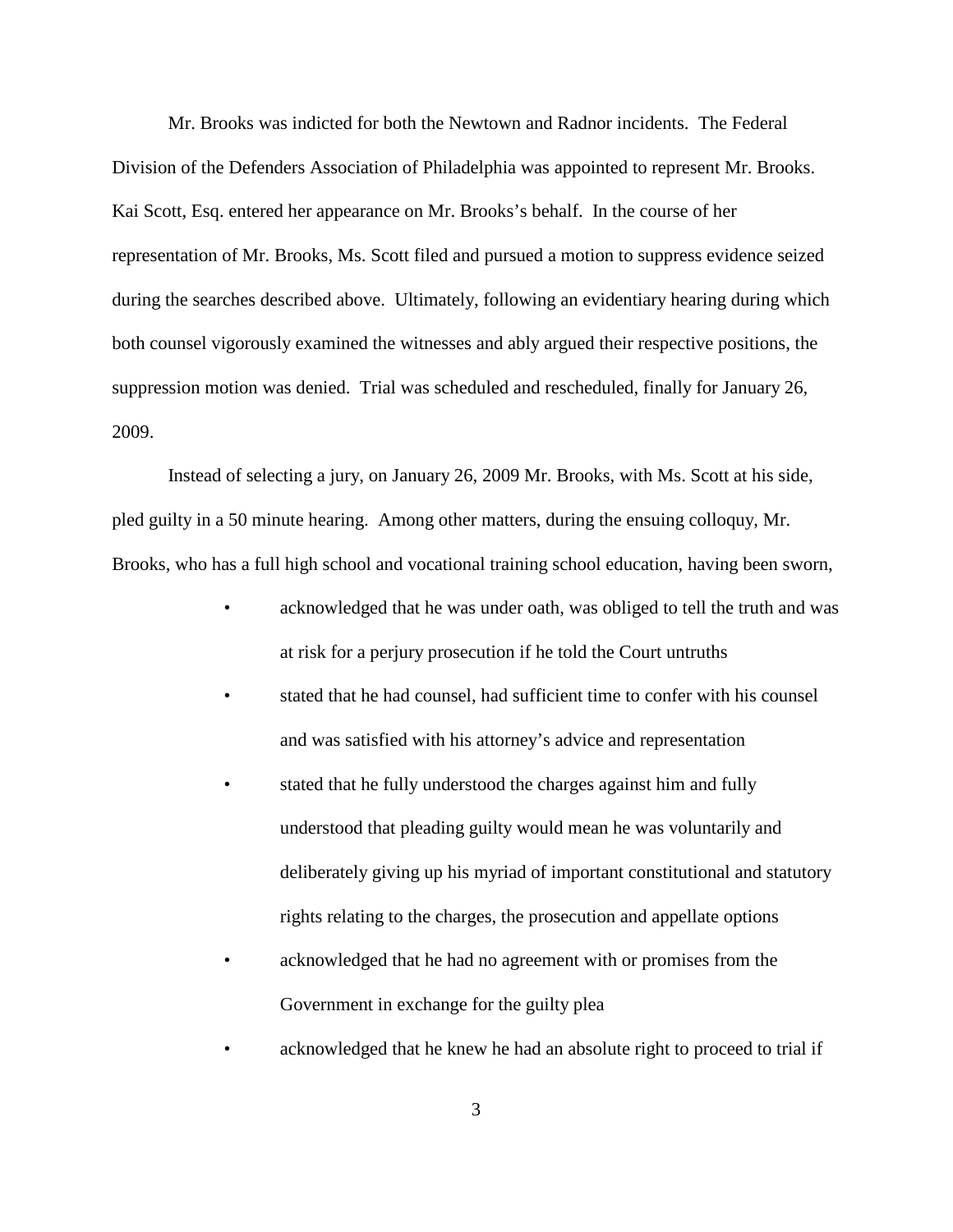he chose not to plead guilty, with or without a jury, at which he would have all of his guaranteed rights

- listened to the Assistant U.S. Attorney recite the alleged facts of the case as known by the Government and, with the exception of admitting wholesale his armed career criminal status at the time or as part and parcel of the Newtown and Radnor events, admitted to having committed the acts alleged, which he agreed were accurately portrayed and described by Government's counsel
- agreed that he could be sentenced, at the Court's discretion, after consultation of the Sentencing Guidelines, up to the remainder of his life in prison, with a mandatory minimum sentence of 15 years in prison
- accepted the fact that even if the Court concluded that he earned a sentence harsher than he or his lawyer anticipated, or if he disagreed with the recitations of the Pre-Sentence report, he nonetheless would be unable to withdraw his guilty plea
- reiterated his desire to plead guilty of his own free will, even after hearing all the rights he would be abandoning and the risks he would be facing
- declined the Court's invitation to address the Court or tell the Court anything more he would like to impart at the time
- straight forwardly pled guilty to counts 1 and 2 because he was "guilty as charged."

Following Mr. Brooks's guilty plea, his sentencing was scheduled originally for late April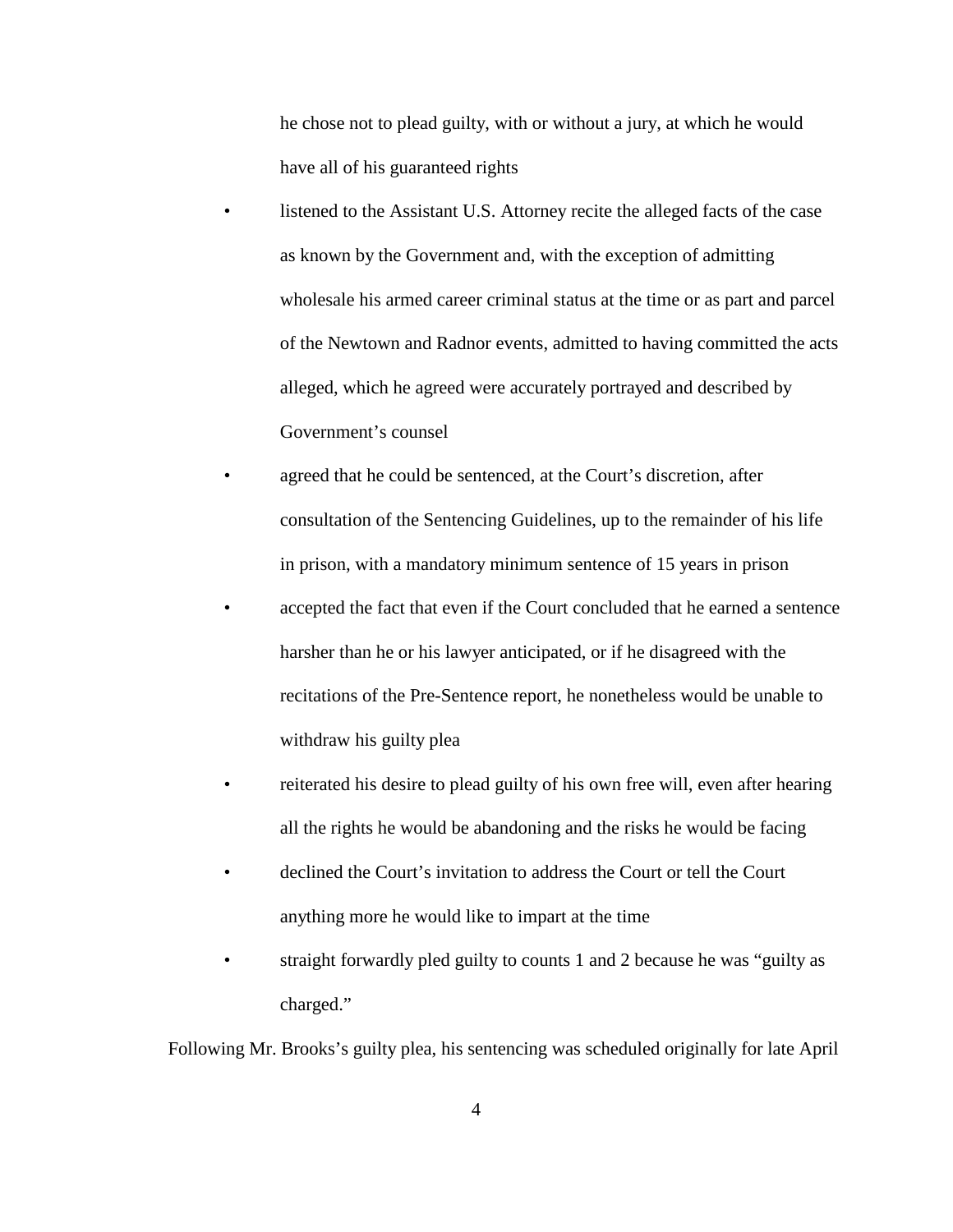2009, and then continued to early June, when Mr. Brooks announced that he wanted a new attorney and wanted to withdraw his guilty plea. New counsel was promptly appointed. Notwithstanding periodic suggestions that a motion to withdraw the January 26, 2009 guilty plea was forthcoming<sup>1</sup>, none was filed until the eve of the most recently set sentencing hearing, to wit, November 24, 2009. As a result, sentencing was again cancelled and an evidentiary hearing on the motion was set for and held on December 10, 2009.

The upshot of Mr. Brooks's claim was that he entered a guilty plea even though he is innocent of the charges. Apparently, Mr. Brooks did not believe his attorney was prepared to proceed to trial. Mr. Brooks and his prior counsel, Ms. Scott, testified at the December 10 hearing. Mr. Brooks testified, again under oath, that he felt more or less coerced into entering a guilty plea because it was "unclear" to him what his defense counsel's trial strategy was. In essence, Mr. Brooks testified that he chose to plead guilty because he believed his lawyer had prepared no defense. He also testified about having been in a quandary about his sentencing risks, given his significant criminal history. Mr. Brooks also presented lengthy, but confusing, and ultimately irrelevant testimony about matters he learned only after he pleaded guilty, which matters he believed demonstrated his lawyer's lack of ardor on his behalf. He admitted that what his lawyer actually had told him was that it would "be hard" to mount a defense to the charges. He also admitted that although he now purports to have an alibi defense should he be allowed to proceed to trial, he did not then share that information with his lawyer. In response to extremely

 $1$  On more than one occasion, the Court and both prior and current counsel took specific steps to underscore for Mr. Brooks how challenging such a motion can be. In particular, the Court required that Mr. Brooks be given a copy of the full transcript of his guilty plea hearing so that he could assess the magnitude of his prior sworn statements to the Court about his guilt and his exercise of free will in entering the guilty plea.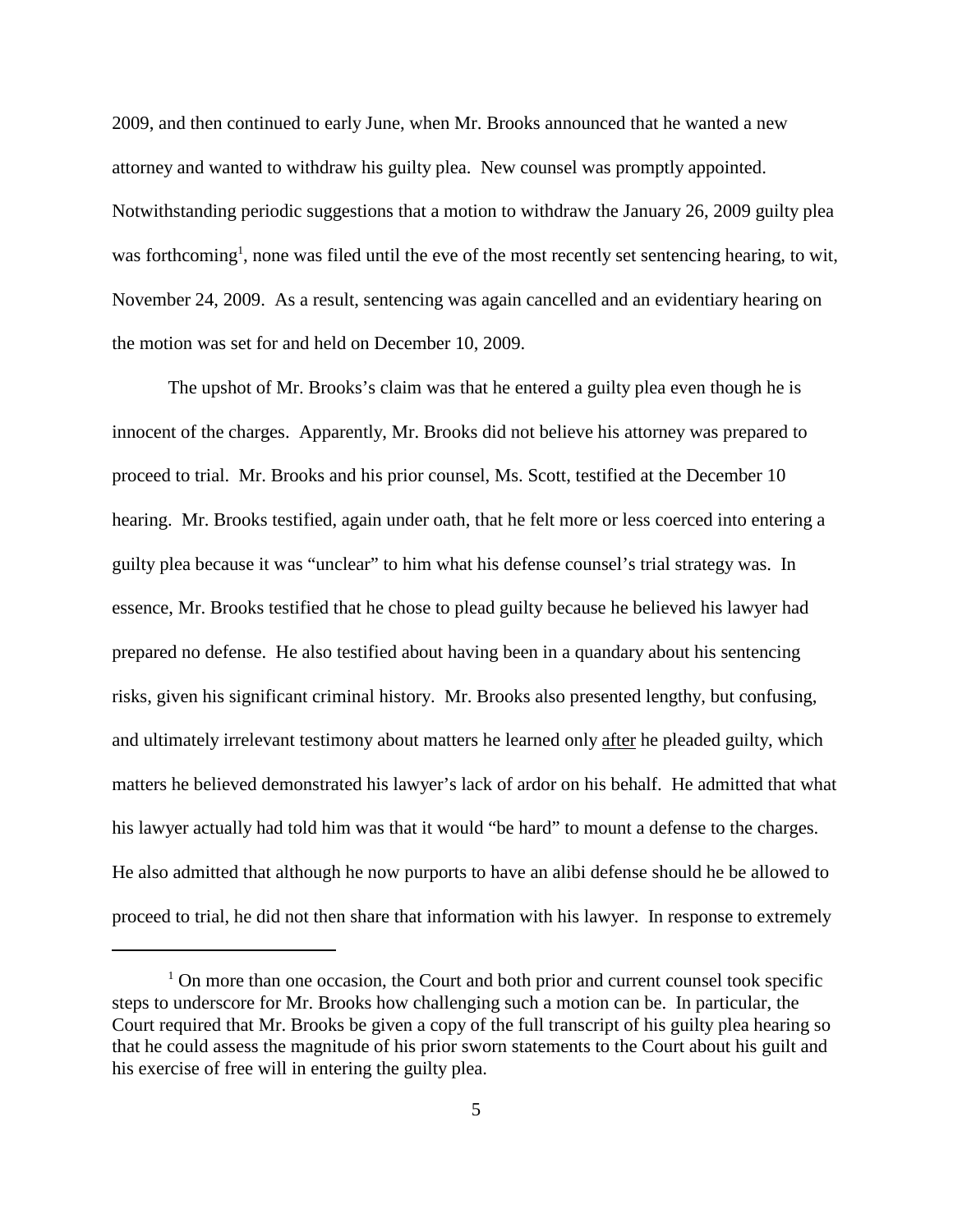close - -virtually leading - - questioning by his counsel, Mr. Brooks eventually testified that he pled guilty because he had been under the impression that by doing so he would receive less than the mandatory minimum of 15 years imprisonment, because he did not think his lawyer was ready to go forward, and because he "believed [he] had no other choice." This was also his stated excuse for telling the Court a host of now admitted untruths when he pled guilty.

Under cross-examination, Mr. Brooks admitted that his prior attorney had previously sought numerous continuances on his behalf at his request rather than to start the trial or proceed to his sentencing. He also had to admit that virtually all of his occasions of complaint about discovery in the case post-dated the date of the guilty plea. He also confirmed his prior answers to the lengthy basic litany of standard questions posed by the Court before acceptance of a guilty plea.

The Court also questioned Mr. Brooks to confirm that no one had chided, goaded or enticed Mr. Brooks to plead guilty in any fashion, or to testify falsely. In essence, Mr. Brown's January, 2009, like his December, 2009 testimony was voluntary, knowledgeable and with the benefit of counsel.

Mr. Brooks's prior lawyer, Kai Scott, a 13 year veteran of the Defenders Association, also testified. She confirmed her efforts to review the case with Mr. Brooks prior to trial and to assess the practicalities of the case. She assessed his chances for him and she diligently prepared his defense, up to and including repeated requests for continuances to retain investigators, pursue ballistic experts or testing, and the like. Ms. Scott testified that on the eve of the January 26, 2009 trial date, although Mr. Brooks' defense would be challenging, she was prepared to proceed. She never stated or intimated to Mr. Brooks that she was not ready to go forward. She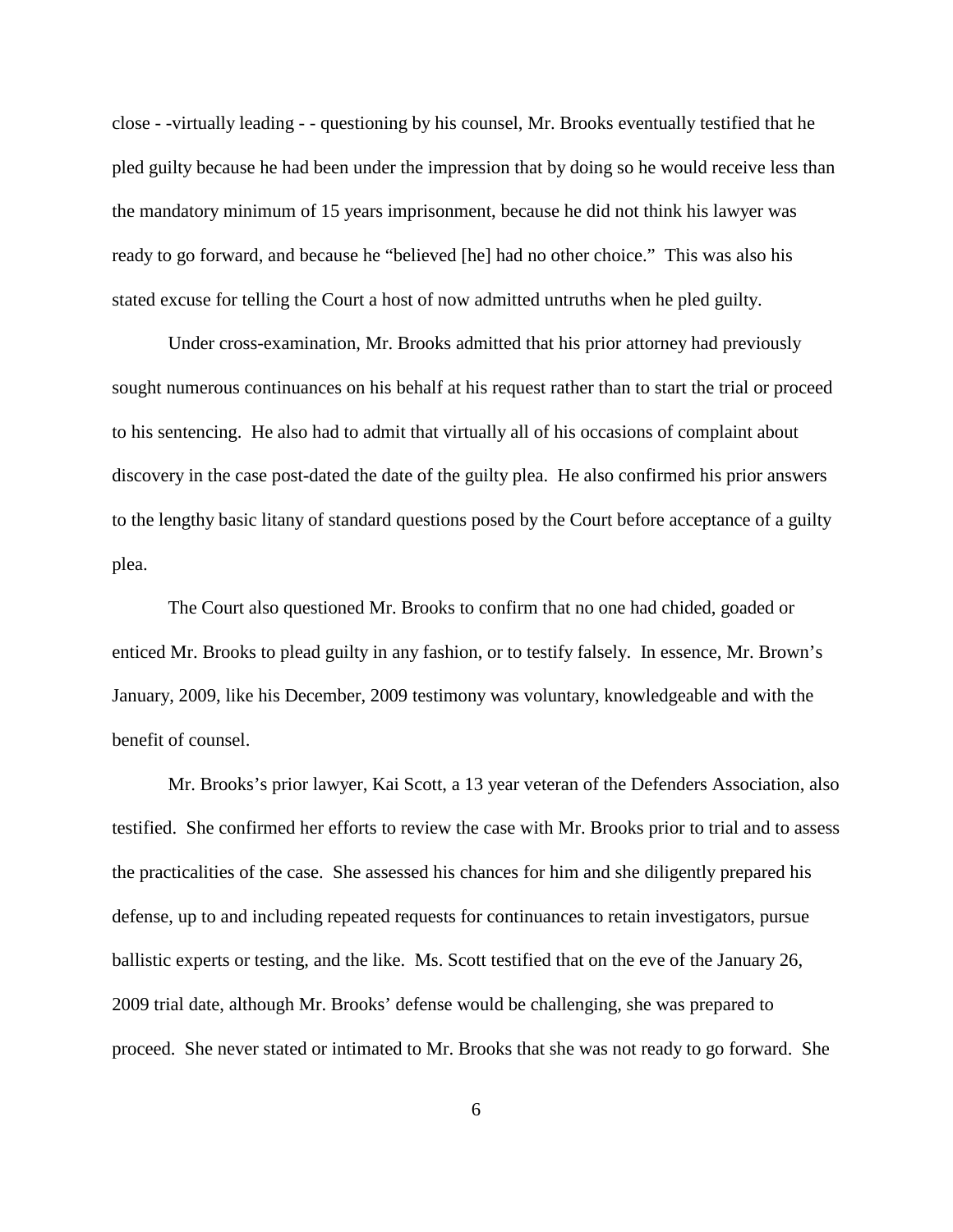did, for good reason, tell Mr. Brooks her honest assessment that his would be a difficult case. She was fully aware that for as long as she had been representing Mr. Brooks he had eschewed pleading guilty so she did not pursue that option for him. On the Friday before the Monday on which his trial was to start, Mr. Brooks first informed Ms. Scott, to her surprise, that he wanted to plead guilty. Ms. Scott testified that she counseled Mr. Brooks that he would be held to be an armed career criminal and would be subject to a mandatory 15 year minimum sentence. She also discussed with him other potential enhancements that the Government would likely pursue. In response to the Court's questioning, Ms. Scott stated without equivocation that on the eve of trial when Mr. Brooks inquired as to her readiness, she said to him that she was ready. She also testified that once Mr. Brooks proposed to plead guilty, Ms. Scott fully advised him as to the questions that he would have to answer as part of the Court's "lengthy colloquy" into the propriety of his guilty plea.

The Court denied Mr. Brook's Motion to withdraw his guilty plea because he failed to meet his substantial burdens under Federal Rule of Criminal Procedure 11(d) to demonstrate a "fair and just" reason to withdraw his guilty plea. United States v. Jones, 336 F.3d 245, 252 (3rd) Cir. 2003), citing United States v. Hyde, 520 U.S. 670, 676-77 (1997). On the contrary, when considered through the prism of his repeated efforts to delay and avoid the ultimate conclusion of this prosecution, it is not difficult to view Mr. Brook's Motion as representing his refusal to acknowledge a guilty plea as a "grave and solemn act", Brody v. United States, 397 U.S. 742, 748 (1970). Indeed, Mr. Brooks appears to believe he is entitled to indulge his whims to change his plea - - and his counsel - - without regard for the integrity of the judicial system.

Pursuant to United States v. Brown, 250 F.3d 811 (3<sup>rd</sup> Cir. 2001), the Court has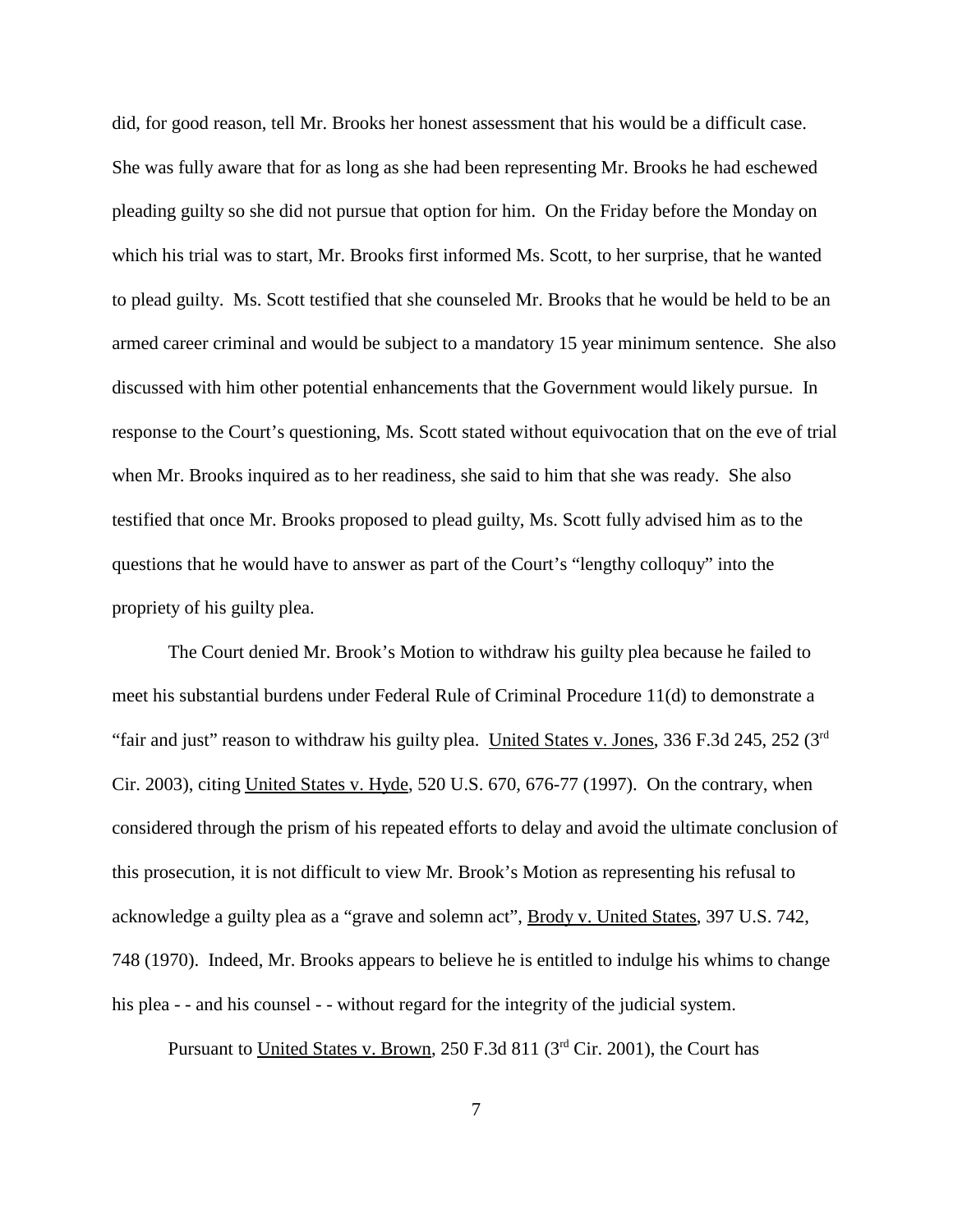considered (1) whether Mr. Brooks actually asserted his innocence; (2) whether the Government would be prejudiced by the withdrawal; and (3) the strength of his reasons for withdrawing his guilty plea. The Court has found Mr. Brooks' presentation meager and disingenuous. Even with the benefit of the doubt his stated desire to have a trial was to be accepted as the functional equivalent of the required assertion of innocence, Mr. Brooks has provided no record facts to "buttress" any such assertion with any recognizable defense. United States v. Brown, 250 F.3d at 818. His excuses for having taken numerous contradictory positions under oath at his guilty plea hearing as compared to his December 10 story were, to say the least, unpersuasive and disrespectful, not only of the Court but of his own character and the value of his word. Moreover, his latest reasons for pleading guilty - - and his reasons for wanting to withdraw that plea - - are simply not credible, especially in the face of Ms. Soctt's wholly credible account recounting the circumstances leading up to and surrounding Mr. Brooks' guilty plea.

Accordingly, although Mr. Brooks may have lately come to regret - - for some illusive reason - - the consequences of his own knowing and voluntary actions, the Court has no doubt that at the time he entered his guilty plea he did so with a full appreciation of the import of his actions, admitting all the facts attendant to the elements of the crimes with which he was charged. The Court is equally certain that Mr. Brooks'  $11<sup>th</sup>$  hour allegations against his former attorney are without merit and are unavailing to him as a basis upon which to permit a wholesale abandonment of his many sworn statements at his guilty plea hearing. Therefore, Mr. Brook's Motion is denied and an order to that effect follows.

### BY THE COURT

/s/ Gene E.K. Pratter Gene E. K. Pratter *United States District Judge*